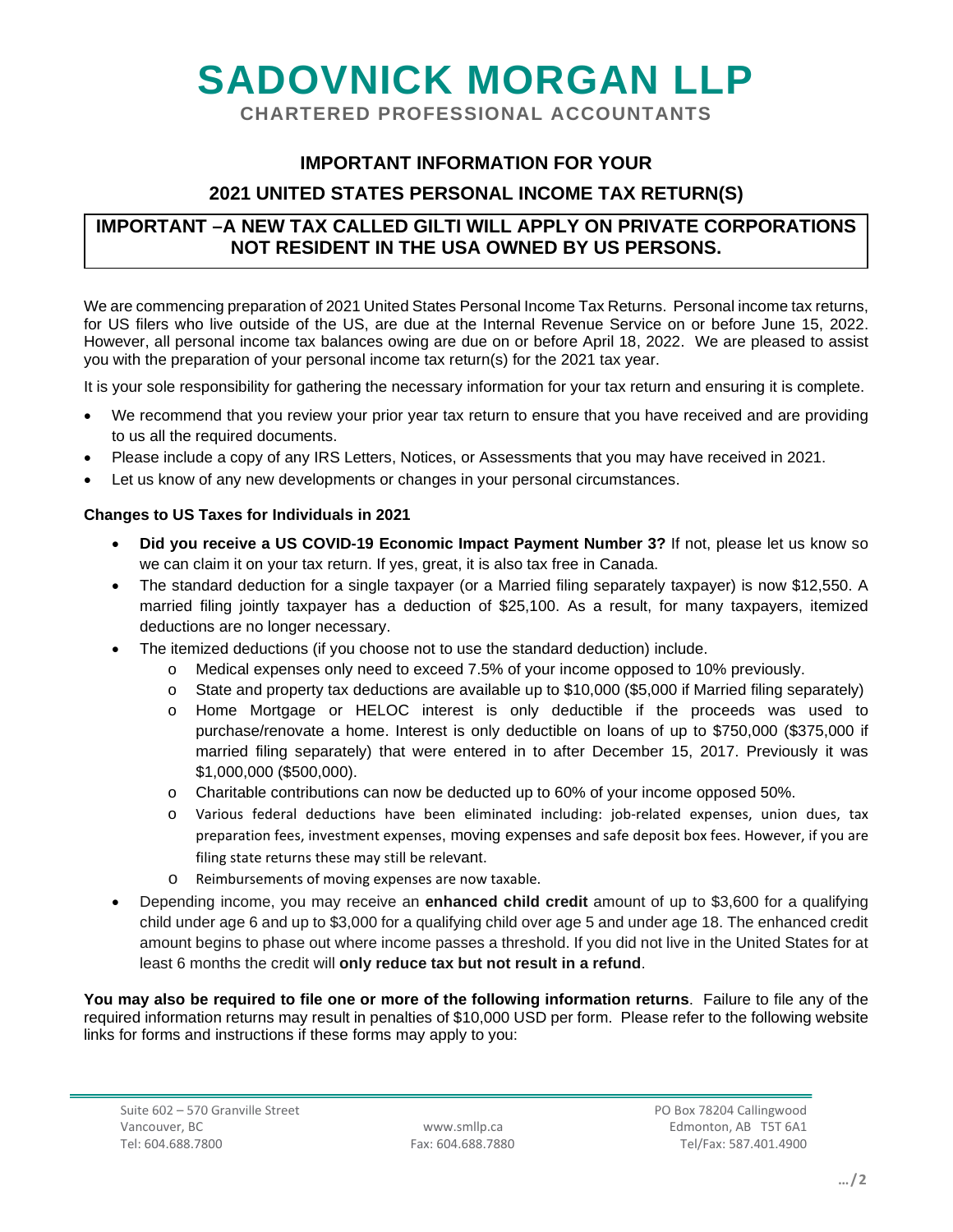- **Statement of Specified Foreign Financial Assets** Form 8938 is required if you have certain foreign (non-US resident) financial assets including stocks, bank accounts, and interests in foreign financial contracts or instruments. Non-resident individuals are required to file if their aggregate foreign investments are over \$200,000 as of December 31, 2021 or \$300,000 at any time in 2021. US residents are required to file at lower thresholds.
	- o Form 8938:<https://www.irs.gov/pub/irs-pdf/f8938.pdf>
	- o Instructions to Form 8938:<https://www.irs.gov/pub/irs-pdf/i8938.pdf>
- **Report of Foreign Bank and Financial Accounts**  Form FinCEN 114 is required if a US person has a financial interest in or signature authority over at least one financial account located outside the United States; **and** the aggregate value of all foreign financial accounts exceeded \$10,000 at any time during the calendar year to be reported. Please note that these forms must be filed electronically though the following site: [http://bsaefiling.fincen.treas.gov/main.html.](http://bsaefiling.fincen.treas.gov/main.html) We recommend our clients prepare and submit these forms themselves. If you would like our office to prepare these forms on your behalf, please advise us in a timely manner. For your convenience, we have enclosed an excel sheet outlining the information we will require to prepare and file this form on your behalf. **THIS FORM IS DUE APRIL 18th WITH AN AUTOMATIC EXTENSION AVAILABLE TO OCTOBER 15th.**
- **Information Return of US Persons with Respect to Certain Foreign Corporations Form 5471 is required** by a US person who is an officer, director or greater than 10% shareholder in certain non-US corporations. A separate form must be completed for each company.
	- o Form 5471:<https://www.irs.gov/pub/irs-pdf/f5471.pdf>
	- o Instructions to Form 5471:<https://www.irs.gov/pub/irs-pdf/i5471.pdf>

We wish to bring to your attention common and important differences between Canadian and US taxes:

- **Private Corporations**  Owning a non-US private corporation can have significant tax implications, make sure you consult with us prior to contemplating owning a non-US corporation or if you currently own one.
- **Gift Tax**  US filers are required file a gift tax return (and potentially pay a tax) on gifts made during the year that are greater than \$15,000 unless certain exemptions apply (i.e. gifts to US spouses are unlimited and up to \$155,000 in gifts to non-US spouses are exempt from tax). Please let us know if you have made, or are planning to make, gifts that are above the US Gift Exemption. A gift may include loaning funds to a child to help them purchase a home. **Gifts above the exemption reduce your Estate Tax Exemption which is currently at \$11,700,000. Consider making gifts before they are potentially decreased by the new Biden administration.**
- **Capital Dividends –** Under US tax law the concept of capital dividends does not exist; these dividends are taxable just like any other dividend received. Please let us know if you received any capital dividends during the year.
- **Tax Free Savings Accounts (TFSA)** A TFSA account is considered a foreign trust by some and is subject to extensive reporting, as well, transactions inside a TFSA is taxable for US tax purposes and are subject to onerous reporting and potential significant tax rates.
- Income earned in a **TFSA**, **RESP** and **RDSP** are required to be reported for US filing purposes and needs to be provided to our firm.
- **Mutual Funds and Exchange Traded Funds investments –** Due to significant reporting requirements by the IRS under their Passive Foreign Investment Corporation rules and punitive tax rates, we recommend that US clients avoid investments in non-US based Mutual Funds or ETF investments. If you hold any mutual funds with Canadian financial institutions, please provide us with copies of the Qualified Electing Fund (QEF) statements issued.
- **Principal Residence Exemption** US tax rules limit the amount of a tax exemption on proceeds from the sale of your home. Please provide all information related to any 2021 sale of your principal residence.
- **Mortgage Interest Deductibility**  US filers may be able to deduct interest incurred on a qualified home mortgage. Please provide us your annual mortgage statement and/or any tax slips received indicating the amount of interest payments you will be claiming, if any. Please also let us know the original amount of the loan.